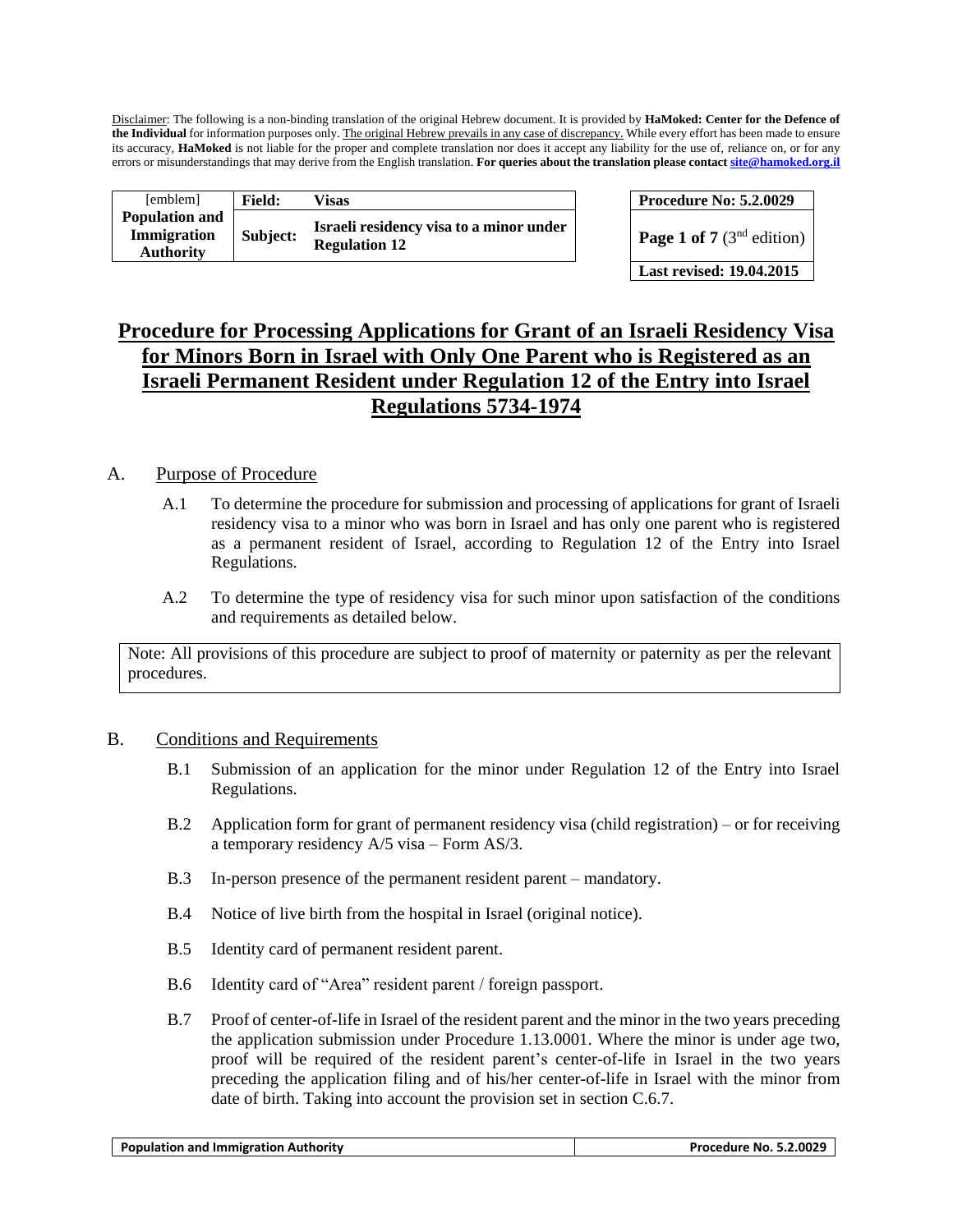- B.8 Where the minor is over age 14, he/she will be to fill out a curriculum vitae form for the purpose of full security screening. Said form will be required, as a rule, in cases of an application concerning a resident of the Area or a person originating from a screening country.
- B.9 Payment of fee no fee is to be charged for grant of permanent residency visa. Where an A/5 temporary visa is granted – only the A/5 fee will be charged.

#### C. Mode of processing

- C.1 The Authority branch officer receiving the application form will identify the applicants, locate their file in the "Aviv" system, check the application details, enter it into the "Aviv" system in a registry sheet and in the "applications file", and attach all the required documents to the file. If the minor's details do not appear in the file, all details should be updated and the files linked.
- C.2 If the minor is over age 14, a query must be sent to the police regarding a criminal record and intelligence information, and to security officials as well.
- C.3 A query must be sent to the National Insurance Institute and the Ministry of Education and/or the local education authority (as relevant) for details on center-of-life.
- C.4 Review of full center-of-life in Israel must be conducted as per Procedure 1.13.0001 of the permanent resident parent and the minor in the two years preceding submission of the application. Where the minor is under two years old, proof will be required of the resident parent's center-of-life in Israel in the two years preceding the application filing and his/her center-of-life in Israel with the minor from his/her date of birth.
- C.5 Determination of residency visa type: To determine the residency visa type to be granted to the minor, the following parameters must be referred to and examined:
	- C.5.1.1 Whether the minor was born in Israel.
	- C.5.1.2 Whether the minor is registered in another population registry or has lived abroad on a permanent basis – in the Area or in another country.
	- C.5.1.3 Whether the minor comes under the Citizenship and Entry into Israel Law (Temporary Order) 5763-2003 (hereinafter: Temporary Order).
- C.6 Continued processing should be made according to the attached table listing the visa type to be granted to a minor found eligible for a residency visa in accordance with the following parameters: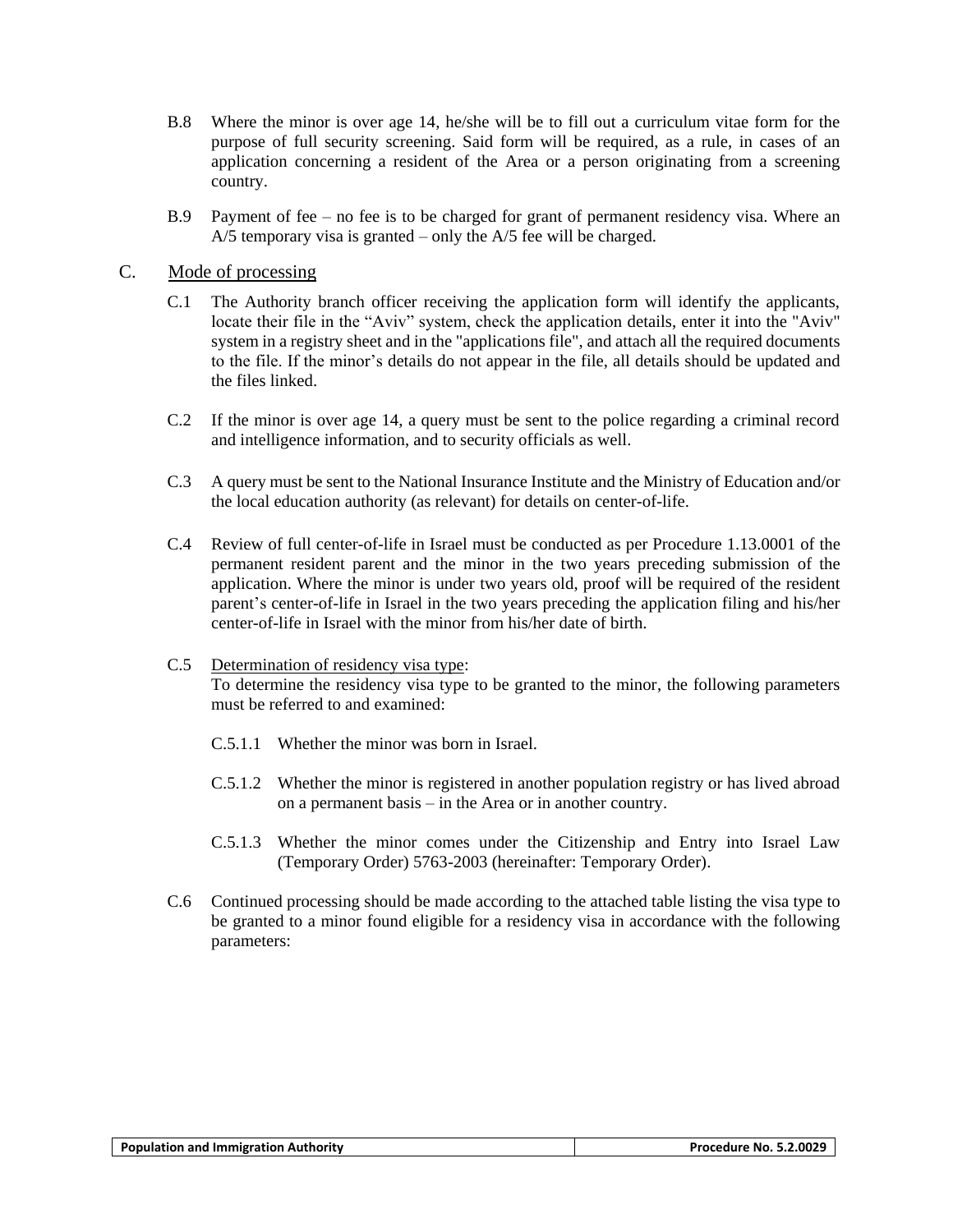| Not yet registered<br>No ID Number | <b>Registered abroad</b><br>Passport or resided<br>abroad on a<br>permanent basis | Registered in the<br>Area, or residing in<br>the Area despite not<br>being registered in<br>the population<br>registry of the Area,<br>and except for a<br>resident of an Israeli<br>community in the<br>Area.<br>Territories ID No.<br>(Under age 14) | Registered in the<br>Area, or residing in<br>the Area despite not<br>being registered in<br>the population<br>registry of the Area,<br>and except for a<br>resident of an<br><b>Israeli</b> community<br>in the Area.<br>Territories ID No.<br>(Over age $14$ ) |
|------------------------------------|-----------------------------------------------------------------------------------|--------------------------------------------------------------------------------------------------------------------------------------------------------------------------------------------------------------------------------------------------------|-----------------------------------------------------------------------------------------------------------------------------------------------------------------------------------------------------------------------------------------------------------------|
|                                    |                                                                                   |                                                                                                                                                                                                                                                        |                                                                                                                                                                                                                                                                 |
|                                    |                                                                                   |                                                                                                                                                                                                                                                        | <b>Grant of Residency</b>                                                                                                                                                                                                                                       |
| visa for the minor                 | visa for the minor                                                                | visa for the minor                                                                                                                                                                                                                                     | visa for the minor                                                                                                                                                                                                                                              |
| under                              | under                                                                             | under                                                                                                                                                                                                                                                  | under                                                                                                                                                                                                                                                           |
| <b>Regulation 12.</b>              | <b>Regulation 12.</b>                                                             | <b>Regulation 12.</b>                                                                                                                                                                                                                                  | <b>Regulation 12.</b>                                                                                                                                                                                                                                           |
| A two-year center-                 | A two-year center-                                                                | A two-year center-of-                                                                                                                                                                                                                                  | A two-year center-                                                                                                                                                                                                                                              |
| of-life in Israel*.                | of-life in Israel*.                                                               | life in Israel*.                                                                                                                                                                                                                                       | of-life in Israel*.                                                                                                                                                                                                                                             |
|                                    | A/5 for two years,                                                                | A/5 for two years,                                                                                                                                                                                                                                     | DCO [permit] only.                                                                                                                                                                                                                                              |
| visa.                              |                                                                                   |                                                                                                                                                                                                                                                        |                                                                                                                                                                                                                                                                 |
|                                    |                                                                                   |                                                                                                                                                                                                                                                        |                                                                                                                                                                                                                                                                 |
|                                    |                                                                                   |                                                                                                                                                                                                                                                        |                                                                                                                                                                                                                                                                 |
|                                    |                                                                                   |                                                                                                                                                                                                                                                        |                                                                                                                                                                                                                                                                 |
|                                    |                                                                                   |                                                                                                                                                                                                                                                        |                                                                                                                                                                                                                                                                 |
|                                    |                                                                                   |                                                                                                                                                                                                                                                        |                                                                                                                                                                                                                                                                 |
|                                    |                                                                                   |                                                                                                                                                                                                                                                        |                                                                                                                                                                                                                                                                 |
|                                    | Grant of residency<br>Permanent residency                                         | <b>Grant of Residency</b><br>followed by<br>permanent [visa]<br>subject to<br>continued center-<br>of-life in Israel*.                                                                                                                                 | <b>Grant of Residency</b><br>followed by<br>permanent [visa]<br>subject to continued<br>center-of-life in Israel,<br><b>Temporary Order</b><br>restrictions and the<br>stipulated in Sec.                                                                       |

\* A two-year center-of-life in Israel with the permanent resident parent

- C.6.1 Processing manner and table interpretation:
	- C.6.1.1 As a rule, if there is an application for family unification with the spouse and an application for residency permits for minors in the same family, the applications will examined as a whole. However, processing and decision in the application under this procedure will not be delayed due to the examinations required only for the family unification application (of the spouse).
	- C.6.1.2 Upon submission of the application, the application for minors over age 14 must be transferred for obtaining the position of the agencies (police and security).
	- C.6.1.3 As a rule, upon submission of the application, a joint application for grant of residency visa may be filed for minors both over age 14 and under age 14. However, the issuance of a residency visa for minors under age 14 (upon the application submission date) is not subject to the (Police and security) officials screening of the foreign parent or the minors over age 14, regardless of whether an application was filed on their behalf, subject to the satisfaction of all other conditions for approving the application under prevailing procedure.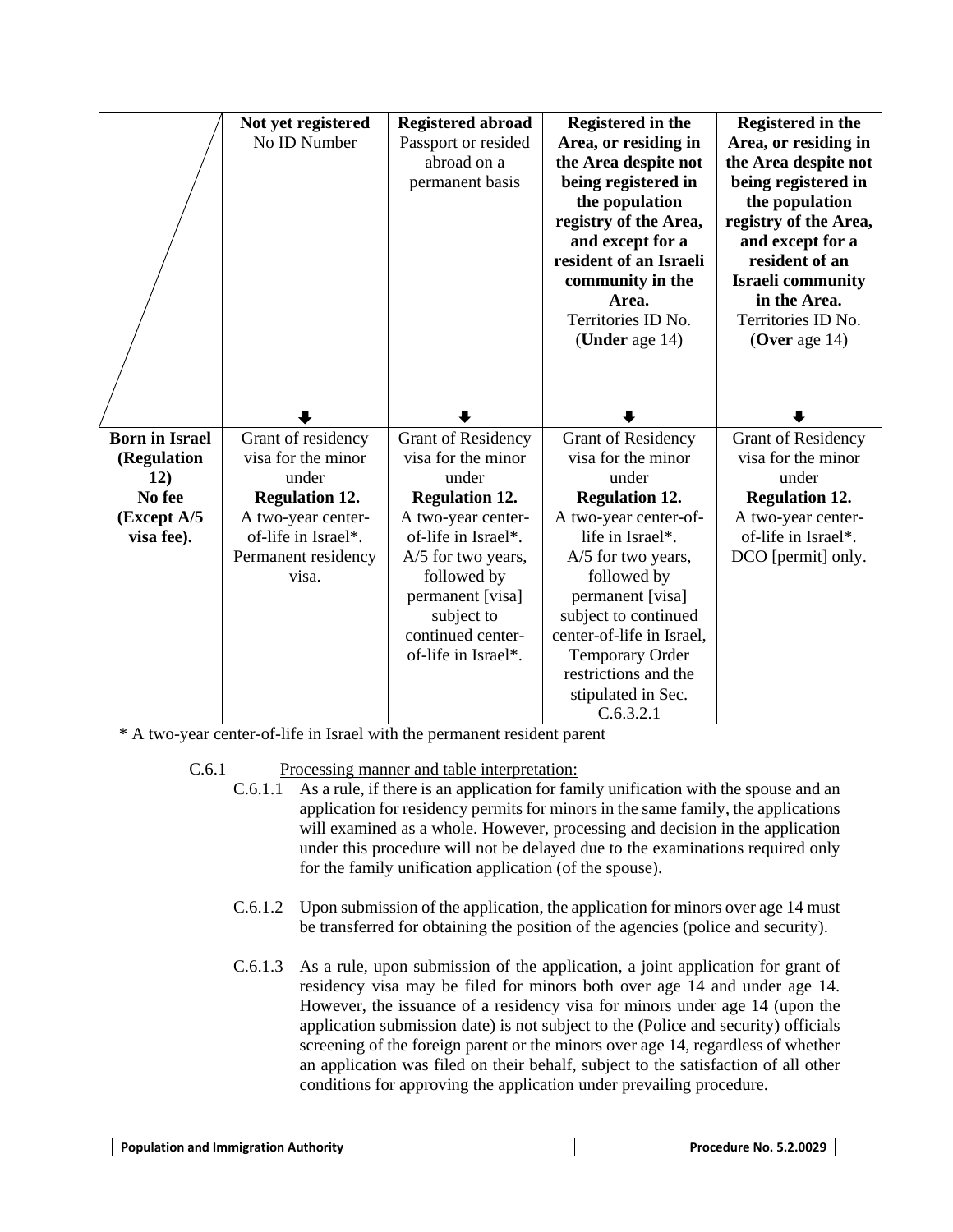- C.6.1.4 Inasmuch as a single application is filed for several children and there is an objection (by police and security officials) regarding one of the minors who is over age 14 (upon the application submission date) – a letter concerning the minor must be issued in accordance with Security Agency Comments Procedure 5.2.0015, and processing of the application must be continued for the remaining minors. Let it be clarified that a new application must be filed for a minor whose application was denied, inasmuch as s/he wishes to reapply to have his/her case processed, and it will be reviewed in accordance with his/her age on the submission date of the new application.
- C.6.1.5 A minor up to age one who is born in Israel and not registered anywhere else: the duration of the examination until a response is given to the application will be six month from the application submission date and provided that all required relevant documents are attached to the application and that the applicant fully cooperates with the authorities in the center-of-life examination.
- C.6.1.6 The duration of examination until a response is given in an application for a minor over age one born in Israel is, as a rule, six months from the application submission date, and provided all relevant documents are attached to the application and that the applicant fully cooperates with the authorities in the center-of-life examination.

In some cases, examinations must continue for longer than six months (depending on circumstances, such as: the minor's age on the application submission date, the need to receive the positions of other authorities and agencies and the inquiries required for the purpose, etc.) In these cases, the period will exceed six months.

\* In the case of a minor who is over age 14 on the application submission date, receipt of positions of the security agencies must be ensured before issuing any type of approval.

- C.6.1.7 If a decision is not made within the six-month period stipulated in the section above, and the delay is caused by the respondent rather than the applicants, the following must be done:
	- A minor who has not been registered in a registry outside Israel is to be given a stay-permit by the Population Authority for a period of six months. The permit will be provided on the Application Submission Confirmation Form (appended).
	- A minor with a foreign passport, including a minor registered in another population registry, will be given a residency B/2 visa stamped on passport.
	- A minor who comes under the bounds of the Citizenship and Entry into Israel Law (Temporary Order) 5763-2003 will remain in Israel by way of temporary permits issued by the Commander of the Area of Judea and Samaria according to a Population Authority referral.

Let it be noted that the above stated is subject to the submission of all required documents and full cooperation. A temporary stay-permit will not be given to a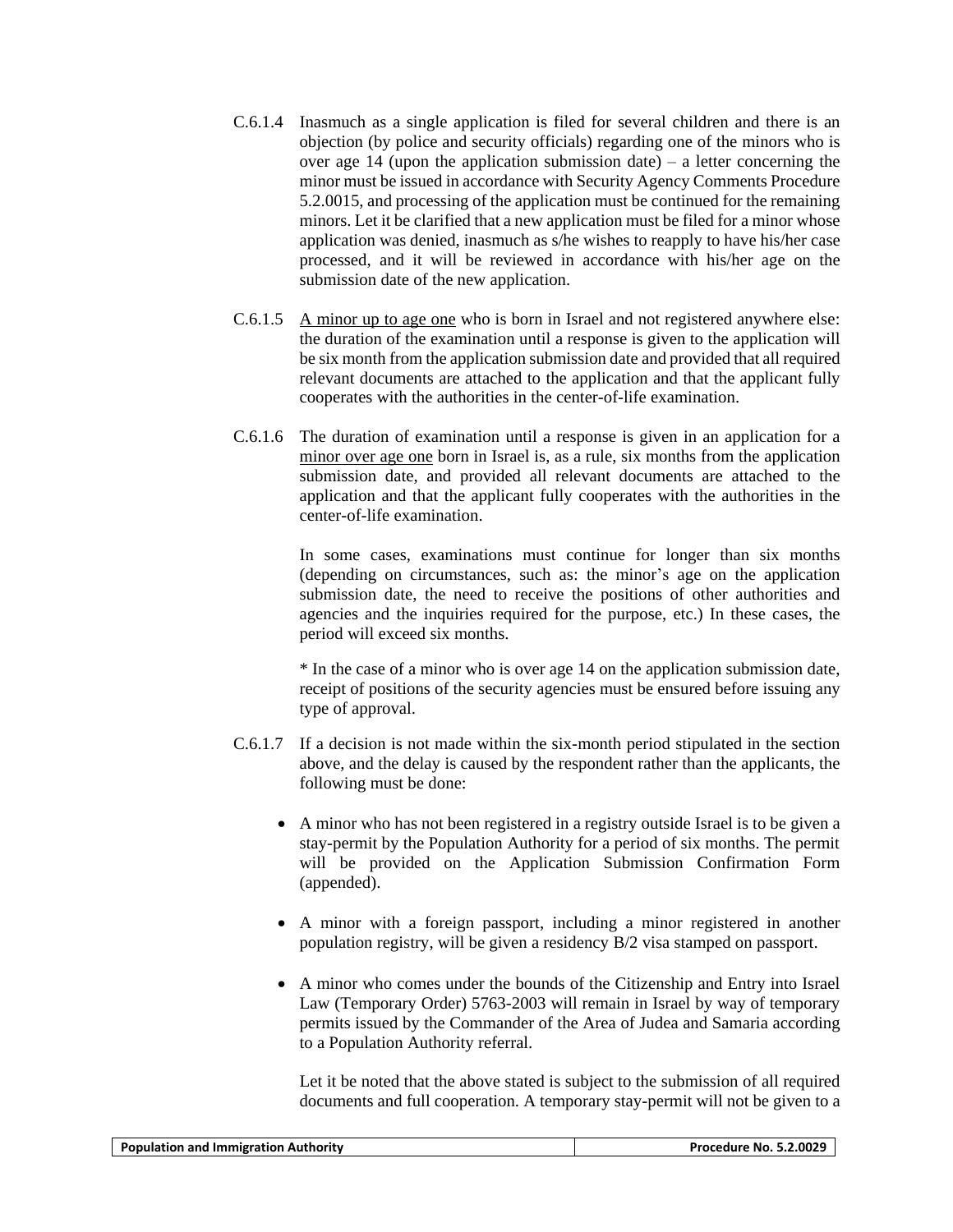minor over age 14 on the application submission date, about whom the security agencies' position has not yet been received.

- C.6.2 Subsequent to submission of all relevant documents and proof of center-of-life as required, and in the absence of a police- or security-based preclusion, inasmuch as the minor has not been registered in another registry, the minor will receive a permanent residency visa.
- C.6.3 Subsequent to submission of all required documents and proof of center-of-life as required, inasmuch as the minor has been registered in another registry, a process will be undertaken to examine the continuation of center-of-life in Israel, as detailed in the following:
	- C.6.3.1 A minor registered abroad will be granted a visa type A/5 for temporary residency in Israel for two years; and upon proving the continued center-of-life at the end of the two year period, s/he will receive a permanent residency visa.
	- C.6.3.2 A minor subject to the Temporary Order in the case of a minor who has been registered in the Area or resides there although s/he is not registered in the population registry of the Area, and except for a resident of an Israeli community in the Area:
		- C.6.3.2.1 The minor is under age 14 (the minor's age will be examined in view of his/her age on the date of applying to submit the application, provided s/he submitted [it] at the scheduled time): the minor will receive an A/5 residency visa for two years, thereupon, at the end of the two year period, following proof of continued center-of-life in Israel with the permanent resident parent, s/he will receive a permanent residency visa.

Inasmuch as the minor is over age 14 at the end of the two year period, s/he will receive a permanent residency visa subject to a review of the police and security officials' positions.

- C.6.3.2.2 A minor over age 14 (the minor's age will be examined in view of his/her age on the date of applying to submit the application) will receive a DCO permit only, subject to a review of the police and security officials' positions, and [his/her status] will not be upgraded.
- C.6.4 Upon issuance of the temporary residency A-5 visa, the permanent resident parent who filed the application will receive written notice, in Hebrew and in Arabic, whereby three months prior to the end of the two-year period, documents and proof of center-of-life in Israel must be submitted for examination by the branch office, before grant of permanent residency visa.
- C.6.5 A minor's residency visa will not be extended if the minor does not live with the custodial permanent-resident parent in Israel on a permanent basis.
- C.6.6 A minor subject to the Temporary Order who has reached age 18, will continue receiving the same visa/permit s/he has had prior to reaching age 18, and [his/her status] will not be upgraded. The visa/permit will be extended subject to the absence of criminal/security preclusion, center-of-life, and all subject to the circumstances, the Law and the procedures.
- C.6.7 Applications filed prior to proof of two years of center of life as required:
	- C.6.7.1 When finding that a center of life in Israel by the permanent resident parent and the minor has not been proved as stated above (for two years prior to the application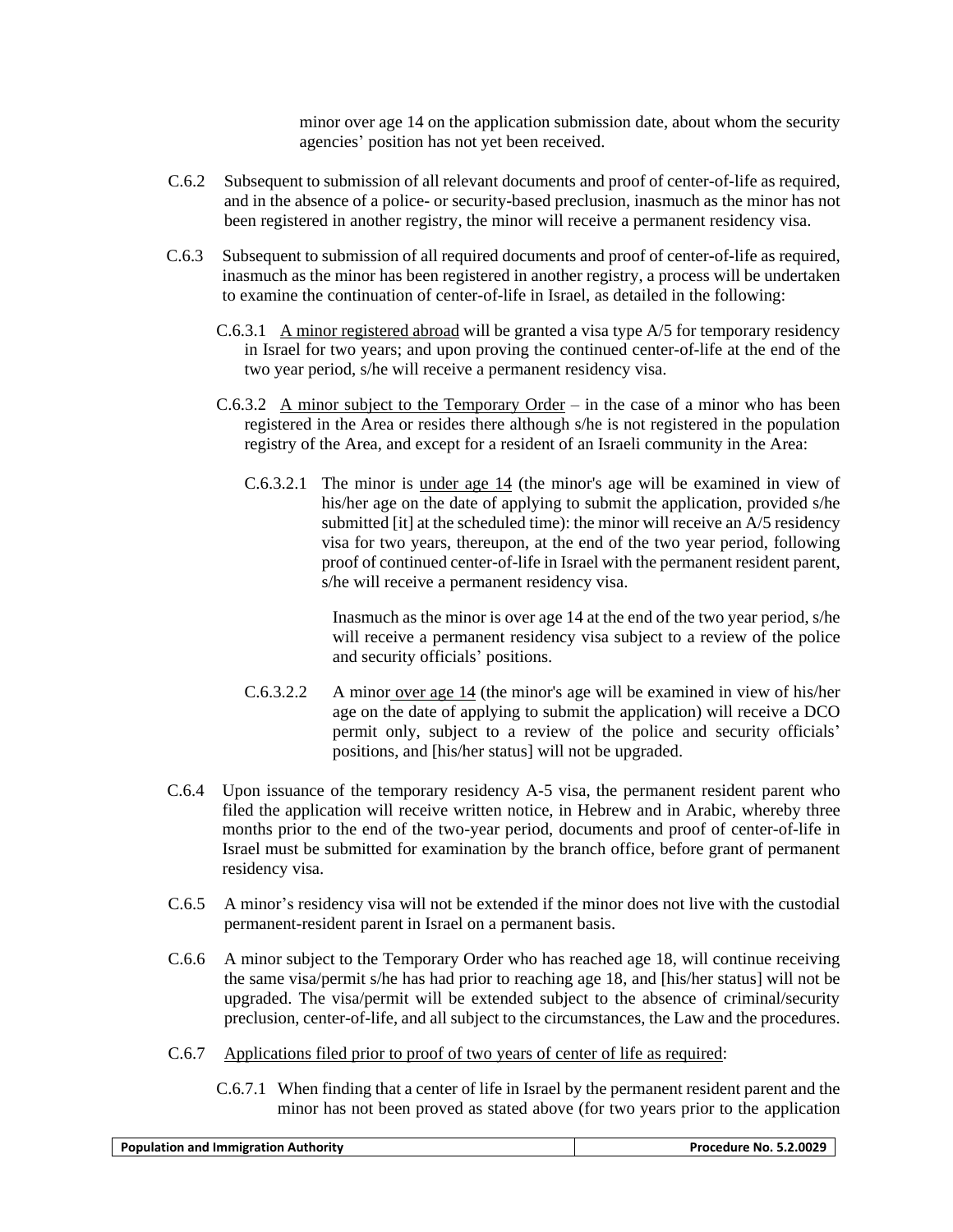submission date), the parent will be required to furnish within 45 days the following threshold documents:

- Rental or purchase agreement in the sponsor's name for an apartment in Israel.
- Confirmations of studies and end-of-year school report cards of the children in various education frameworks in Israel from age six at the minimum.
- Affidavit signed before an attorney as to the particulars of the stay period of the sponsor and the sponsored inside Israel and outside it.

Note – additional documents may be demanded beyond the above that may indicate the start of the center of life in Israel, and this is not an exhaustive list.

- C.6.7.2 If the required threshold documents are not submitted within 45 days, the application will be rejected and notice will be sent to the applicants.
- C.6.7.3 If all required threshold documents have been submitted and the other provisions of procedure are met, the application will not be rejected and will remain pending until the completion of two continuous years of center of life in Israel. During this period, a minor under age 14 will receive a confirmation of the application submission stating that no enforcement measures shall be undertaken against the applicants in the duration. A minor over age 14 will receive a temporary DCO permit (each time a year-long at most) until proving two years inside Israel.
- C.6.7.4 Near the end of two continuous years of center of life in Israel, the permanent resident parent must supply proof of center of life in Israel with the minor in the two preceding years. Let it be clarified that the application submission date will be calculated according to the initial date on which the application that was not rejected had been filed, and that two years of center of life in Israel will be required from this application's submission date.
- C.6.7.5 Subsequent to proof of center-of-life as required, and in the absence of police- and security-based preclusion and provided the remaining conditions of the procedure are met, proceed according to section C.6.3 and on.
- C.6.7.6 Proof of center-of-life has not been provided as required, and the permanent resident parent has not applied near the end of the two continuous years of centerof-life in Israel, the application will be denied, and notice will be sent to the applicants.
- C.6.7.7 Applications previously filed and rejected for failure to prove two years of center of life as required, [when] near the end of two continuous years of center of life in Israel from the date of the rejected application, the permanent resident parent submits a new application and proves the existence of a continuous two-year center of life as required, the application may be reconsidered according to the minor's age on the date of the previous application that was rejected for lack of center of life, and in the absence of a police- and security-based preclusion; proceed according to section C.6.3 and on.
- C.6.7.8 Let it be emphasized that applications that were rejected due to false details/false documents about habitation inside Israel, will not be returned for the above detailed processing.